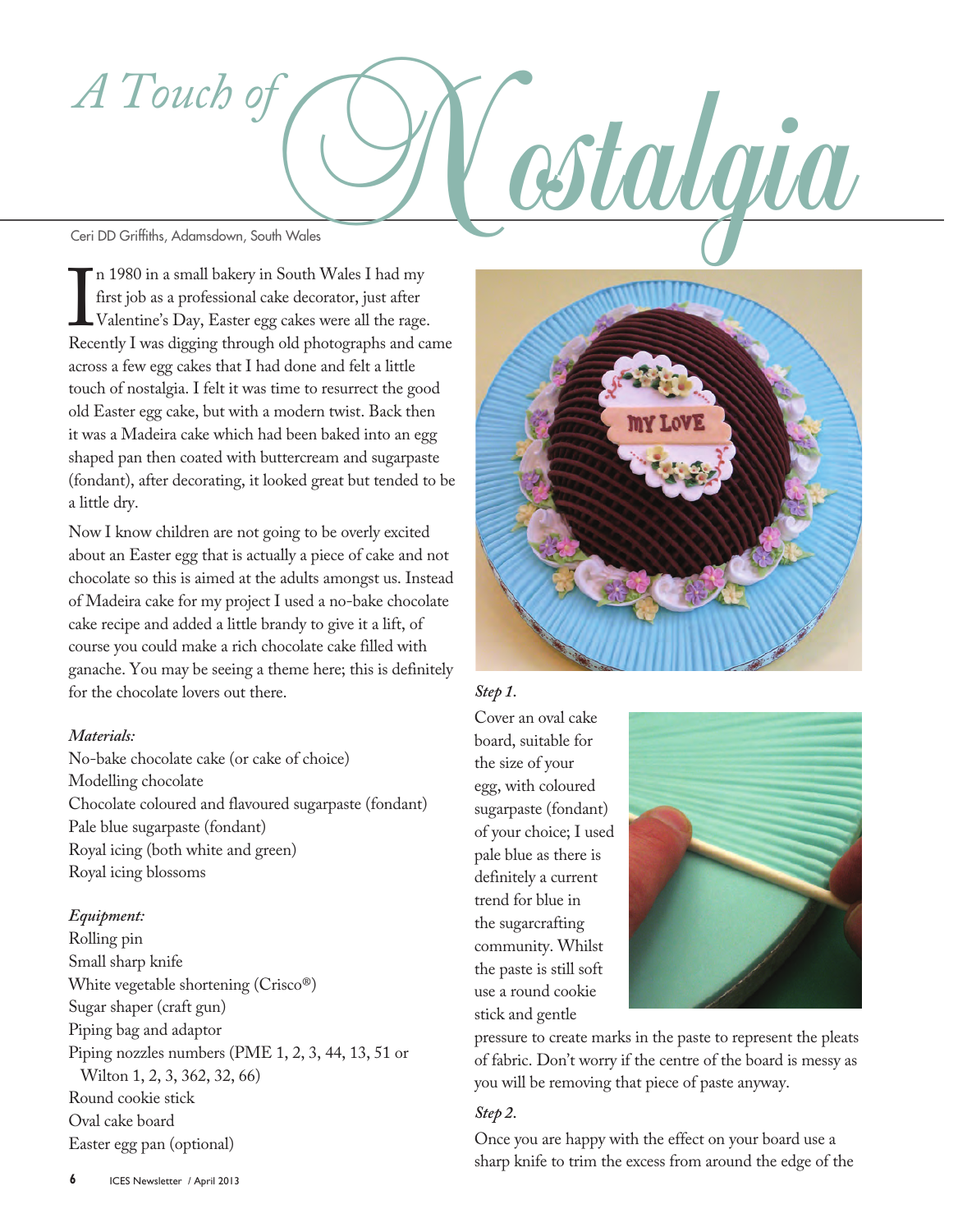board. Then using your egg pan or a paper template as a guide cut out the paste in the middle of the board. Now onto the cake itself, as I said I used a no-bake chocolate cake set into an egg shaped cake pan but there is no reason this could not be



recreated using a baked cake. If you are not able to obtain an egg shaped baking pan (mine is from Wilton®) then maybe it's time to reach for a knife and get carving. I firstly covered my egg in a 50/50 mix of modelling chocolate and chocolate flavoured and coloured sugarpaste (fondant), the sticky nature of this paste meant that I didn't need any buttercream to adhere the paste to my egg. Once your egg is coated place it into the recess on your cake board.

### *Step 3.*

Prepare the remaining amount of 50/50 mix for your sugar shaper (craft gun) by adding some white vegetable shortening (Crisco®) and kneading it well, this will soften the paste so that it will smoothly go through the apertures of your choosing.



### *Step 4.*

Extrude pieces of the 50/50 mix using the thicker aperture and carefully lay them across your egg. Due to the sticky nature of the paste you will not require any edible glue as gentle fingertip pressure will stick them in place. To



ensure I got even spacing I used the cookie stick as a width guide for the rows. Don't forget at the end of each row to use a sharp knife to cut off any excess and gently press the line ends to the bottom edge of the egg.

### *Step 5.*

Once you have completed your lines in one direction repeat the process in the other direction taking care to make sure that your lines are evenly spaced and at a ninety degree angle to your first layer. Take a step back and look at your egg; this will help you



better judge the overall look of your latticework.

### *Step 6.*

Repeat the process of extruded lines of paste, however this time use the smaller aperture and when spacing your lines lay the thinner lines directly in line with the layer below and between them. You will then have twice as many lines on your egg and the spacing will be narrower giving a more delicate



look to your finished egg. Your egg is complete once you have two layers of thicker lines (one in each direction) and two layers of thinner lines (one in each direction).



*Continued on page 20*